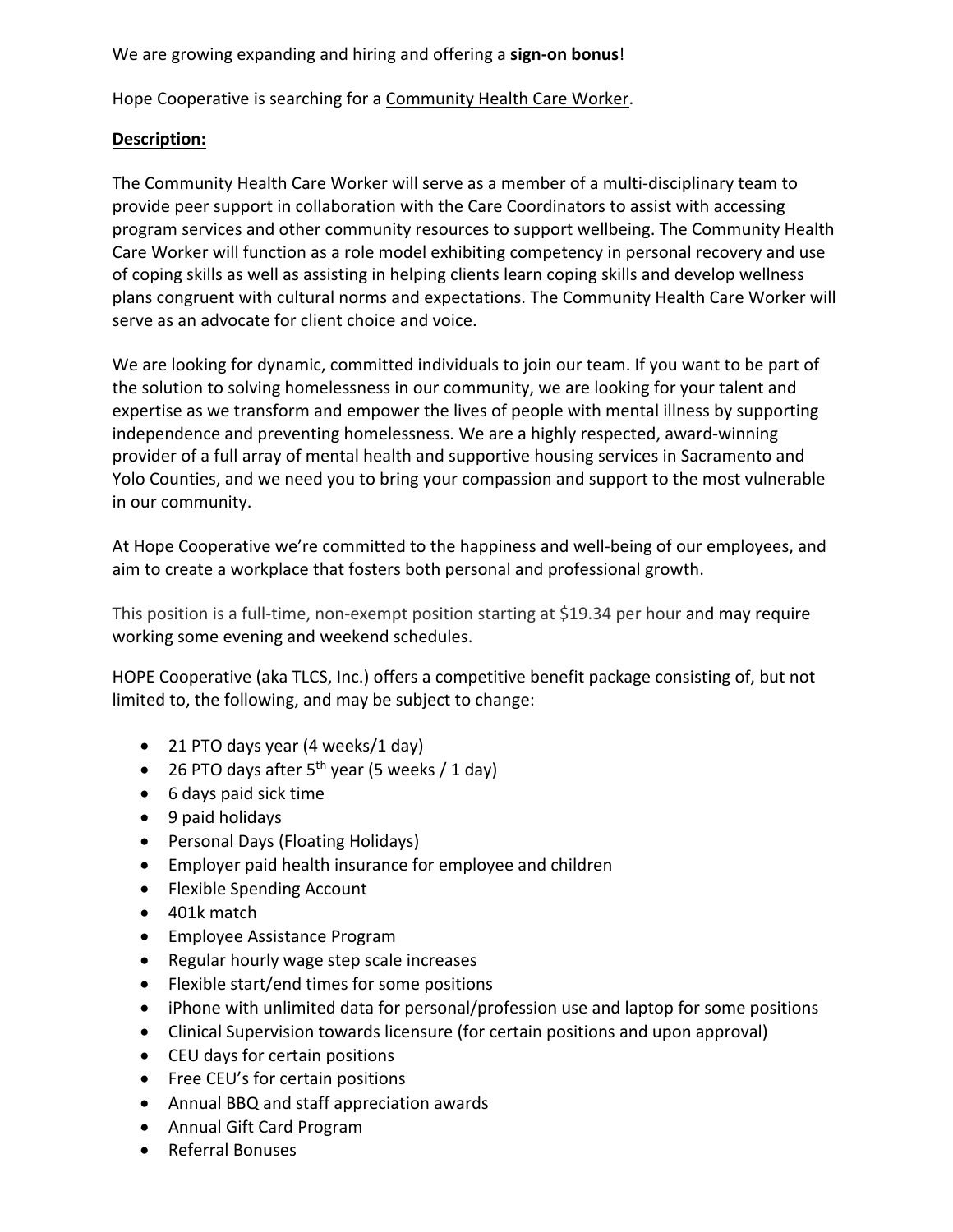- Transfer Sick Time Hours to PTO Hours
- PTO Cash Out
- Voluntary Dental, Vision, Life Insurance, Accident Insurance, Disability Insurance and more.

\* All benefit offerings are subject to change and are governed by the eligibility guidelines in the Employee Handbook. This list represents a general summary of available benefits and nothing stated here should be interpreted as being included in a written offer for employment.

**ESSENTIAL DUTIES and RESPONSIBILITIES:** include the following. Other duties may be assigned.

- Provide support to Care Coordinator
- Engage and conduct in-person outreach with eligible Managed Care Plan (MCP) Members
- Accompany MCP Member to office visits, as needed, and in the most easily accessible setting, within MCP guidelines
- Extend health promotion and self-management training
- Arrange transportation
- Assist with linkage to social supports
- Distribute health promotion materials
- Call/contact MCP Member to facilitate visit with care coordinator
- Connect MCP Member to other social services and supports they may need
- Advocate on behalf of MCP Members with health care professionals
- Use motivational interviewing, trauma-informed care, and harm-reduction practices
- Monitor treatment adherence (including medication)
- Support clients and/or family members with active listening, demonstration of empathy and carry a message of hope and recovery and empower clients in meeting their identified goals.
- Collaborate with Care Coordinators, Clinicians and Medical staff in coordinating and providing services for clients.
- Observe, assess, intervene and refer (within one's scope of practice) in situations with clients regarding mental health symptoms, physical health symptoms and substance use issues.
- Assist in linking clients and/or family members with resources in the community per the client plan.
- Assist clients in developing and following a wellness plan unique to their needs and desires.
- Assist member with various independent living skills: house cleaning, laundry, food preparation, hygiene, yard work, budgeting money, shopping, medication management and safety.
- Provide/Assist the clients with transportation in personal vehicle as necessary.
- Meet with clients and/or family members in the community and their homes, and attend meetings to ensure continuity of care for clients.
- Provide positive public relations, community referrals, information and support by linking clients to needed resources; advocate with and on behalf of clients and significant support persons the clients have identified.
- Facilitate planning of social, cultural, educational, supportive and recreational group activities.